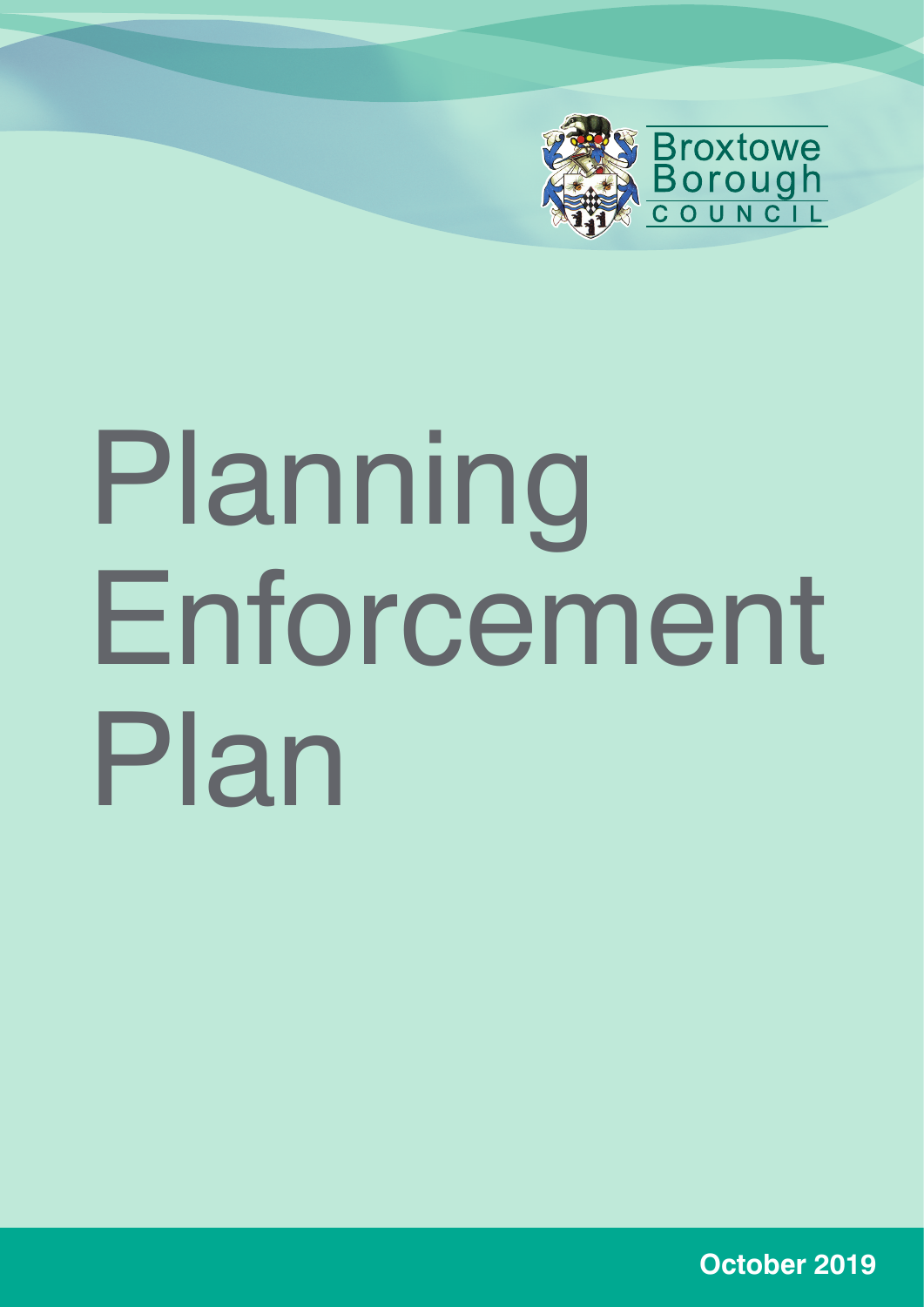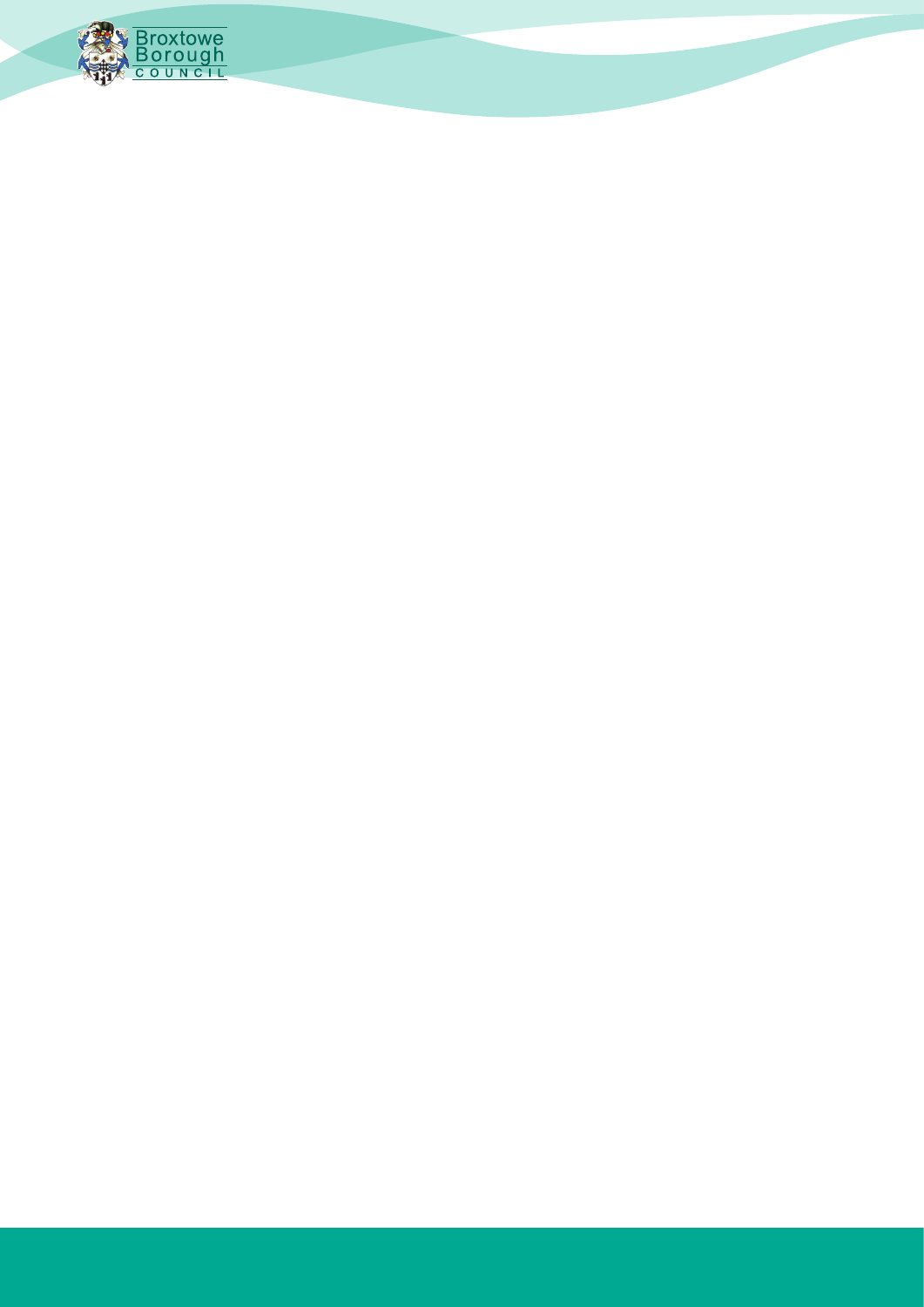# **Contents**

| 1: Background and Overview                                                  |    |
|-----------------------------------------------------------------------------|----|
| 2: What is 'Development'?                                                   | 5  |
| 3: What is a Breach of Planning Control?                                    | 5  |
| 4: Matters that are not Breaches of Planning Control                        | 6  |
| 5: Is it an Offence to carry out works without Planning Permission?         | 6  |
| 6: How to Report an Alleged Breach of Planning Control                      |    |
| 7: What can you expect if you Report an Alleged Breach of Planning Control? | 8  |
| 8: How we will Prioritise your Complaint?                                   | 8  |
| 9: What are the Possible Outcomes of an Investigation?                      | 10 |
| 10: What happens if an Allegation is made against you?                      | 11 |
| 11: Power of entry onto land                                                | 11 |
| 12: Time limits for taking Formal Action                                    | 12 |
| 13: Formal Action                                                           | 12 |
| 14: Action under Anti-Social Behaviour Legislation                          | 13 |
| 15: What happens following the service of an Enforcement Notice?            | 13 |
| 16: Monitoring and Compliance                                               | 14 |
| 17: Monitoring Section 106 Agreements                                       | 15 |
| 18: Reviewing the Enforcement Plan and Service                              | 15 |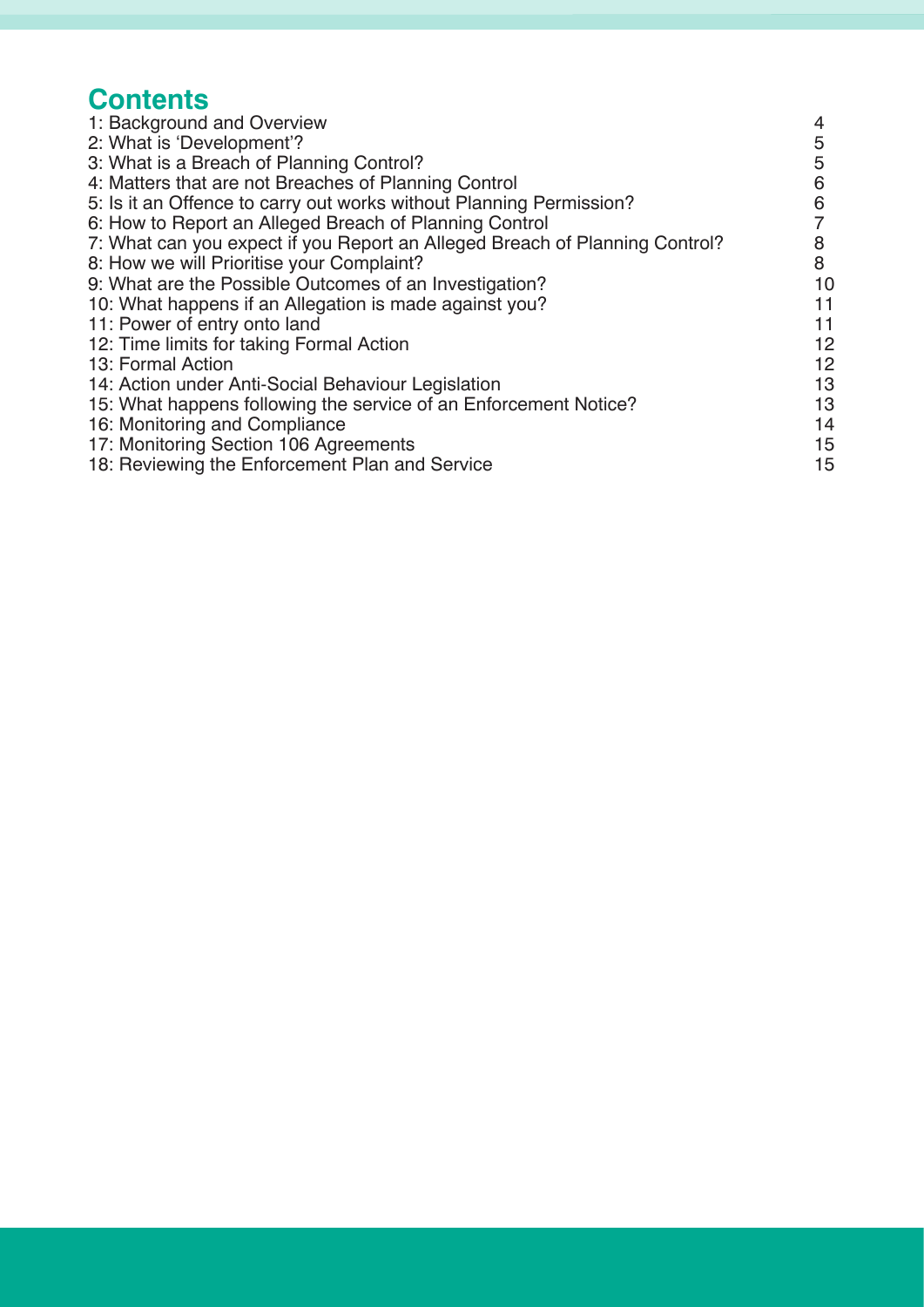<span id="page-3-0"></span>

# **1: Background and Overview**

**1.1** The Broxtowe Borough Council Planning Enforcement Plan sets out the Council's policy and procedure for enforcement action so that the Council's resources are put to best use dealing with breaches of planning control that threaten the local built and natural environment or the amenities of neighbours. This document sets out what officers, councillors and the general public can expect from the Borough Council as the Local Planning Authority in relation to enforcement and will provide greater clarity for all parties engaged in the development process.

**1.2** The plan has been produced having regard to the Council's Corporate Enforcement Policy to reflect the Council's on-going commitment to openness, transparency, proportionality, accountability, helpfulness and consistency. It recognises the importance of ensuring that these principles are implemented corporately in close working relationships between all regulatory functions. The Corporate Enforcement Policy was formally approved by Council on 20 April 2017.

**1.3** This plan has also been devised in accordance with the advice contained within the National Planning Policy Framework (NPPF) issued by the Ministry of Housing, Communities and Local Government.

**1.4** Local Planning Authorities have a general discretion and must only take enforcement action where they regard that it would be expedient to do so. In each case, the Council must decide whether in planning terms it is expedient and in the public interest to take enforcement action in respect of a breach. It is not the role of planning enforcement to take action against breaches of planning control which do not significantly harm residential amenity, the environment and/or public safety. The Council must also ensure that any decision to take action in respect of a planning breach is reasonable and proportionate having regard to the harm caused.

**1.5** The Council will always endeavour to reach a position, by negotiation, whereby an acceptable development/outcome can be achieved without the need for enforcement action. Wherever possible, the Council will endeavour to work with developers/property owners to achieve a positive outcome.

**1.6** In general terms, the Council do advise that, if you are proposing a development, in the interests of good neighbourhood relations, you first discuss your proposals with any neighbours who are likely to be affected. Early engagement with neighbours can often stop any complaints or issues at a later date.

**1.7** Additionally, the Council provide a planning duty officer service each weekday to offer informal advice as to whether a development is likely to be acceptable and/or require planning permission.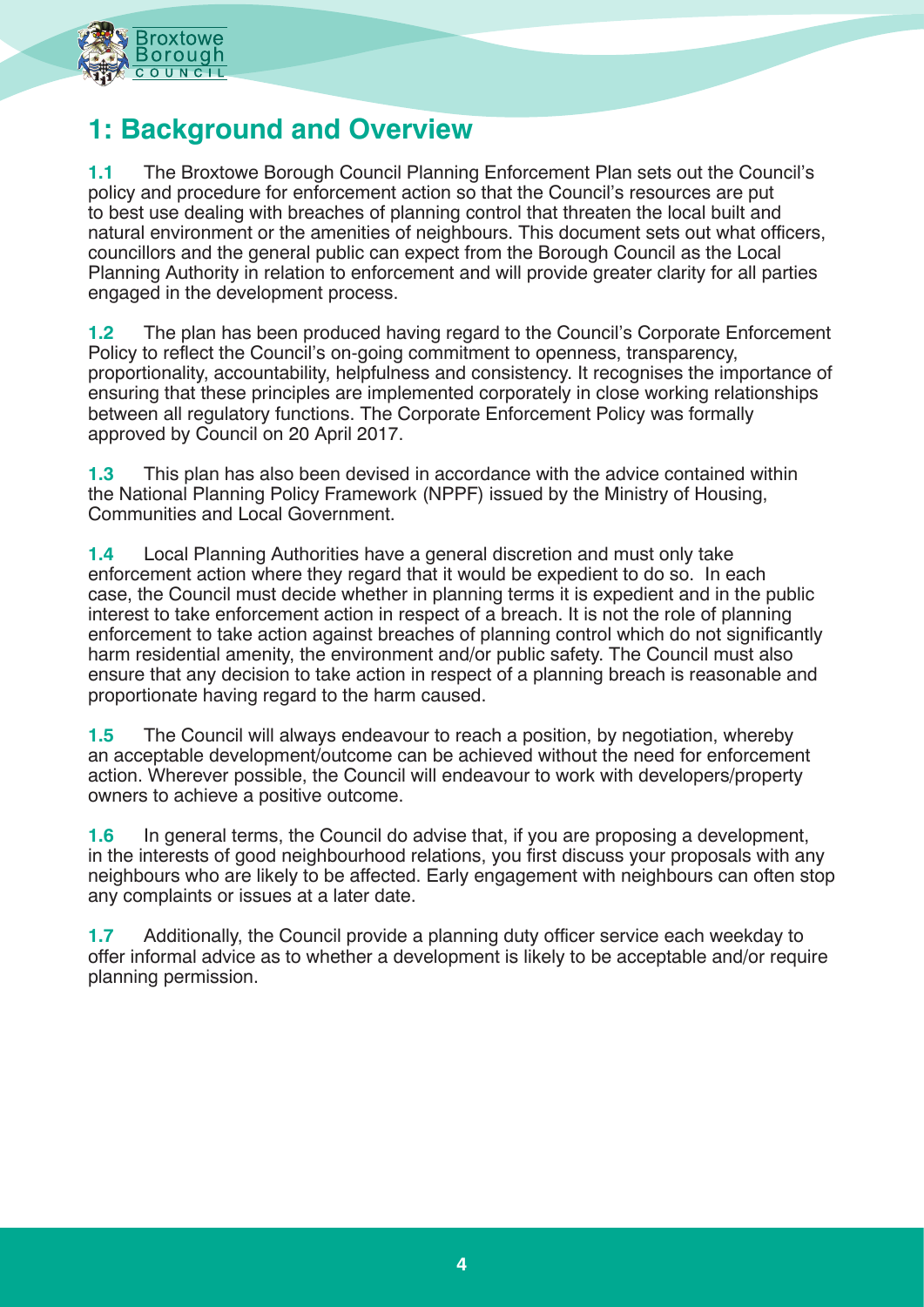# <span id="page-4-0"></span>**2: What is 'Development'?**

**2.1** Section 55(1) of The Town and Country Planning Act 1990 defines development as: "the carrying out of building, engineering, mining or other operations in, on, over or under land, or the making of any material change in the use of any buildings or other land".

**2.2** Any works or change of use which are not 'development' as defined above do not constitute a breach of planning control and in these instances, the Council has no power to take any further action.

### **2.3** Development is not:

- Works which only affect the interior of a building; or
- Works which do not materially affect the external appearance of a building.

N.B. Any works to a listed building, including to the interior, are likely to require listed building consent.

# **3: What is a Breach of Planning Control?**

**3.1** A breach of planning control is defined in section 171A (1) of the Town and Country Planning Act 1990 as:

"carrying out development without the required planning permission, or failing to comply with any condition or limitation subject to which planning permission has been granted".

**3.2** Planning enforcement investigations need to establish whether, as a matter of fact, a breach of planning control has occurred. Breaches may consist of the following:

- Whether 'operational development' such as a building or engineering works, have been carried out without planning permission;
- Whether a material change of use of land or buildings has taken place without planning permission;
- Deliberate concealment of unauthorised building works or changes of use;
- Whether development has not been carried out in full accordance with an already approved planning permission;
- Failure to comply with a planning condition or a legal agreement attached to a planning permission;
- Unauthorised works to a Listed Building;
- The display of signs or advertisements without consent;
- Failure to comply with the requirements of an enforcement notice;
- Neglect of land or buildings to an extent which causes significant harm to local amenity.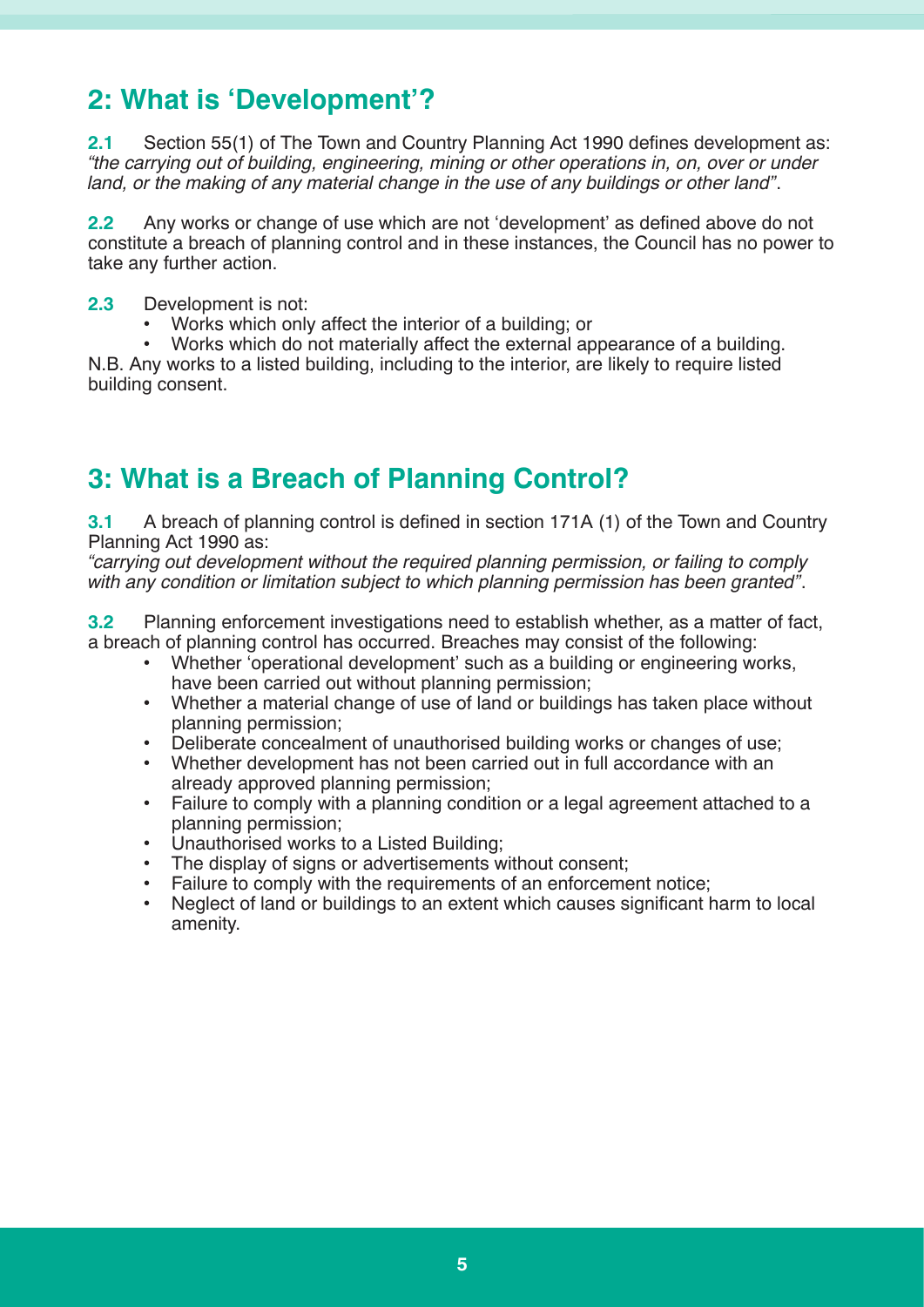<span id="page-5-0"></span>

# **4: Matters that are not Breaches of Planning Control**

**4.1** The following list provides examples of matters which are not breaches of planning control:

- Any works which constitute Permitted Development under the provisions of the Town and Country Planning (General Permitted Development) Order 2015 (as amended);
- Advertisements that benefit from either deemed or express consent under the Town and Country Planning (Control of Advertisements) (England) Regulations 2007;
- Parking of caravans on residential driveways or within the curtilage of a domestic property providing that they are incidental to the enjoyment of the property;
- Land ownership disputes or trespass issues;
- Loss of value to land or property;
- Disputes relating to damage to land or property;
- Internal works to a non-listed building;
- Obstruction of a highway or public right of way;
- Parking of a commercial vehicles on the highway or on grass verges;
- Running a business from home which is genuinely ancillary to the primary use of the property;
- Dangerous structures or other health and safety issues;
- Fly tipping;
- Nuisance caused by light, noise, odour or vermin;
- High Hedge disputes these are dealt with by the enforcement team but under Part 8 of the Anti-Social Behaviour Act 2003.

# **5: Is it an Offence to carry out works without Planning Permission?**

**5.1** Unauthorised development is not a criminal offence, with the exception of works to a listed building without consent. The display of an unauthorised advertisement is a criminal offence and it is also an offence to fail to comply with the requirements of a formal enforcement notice.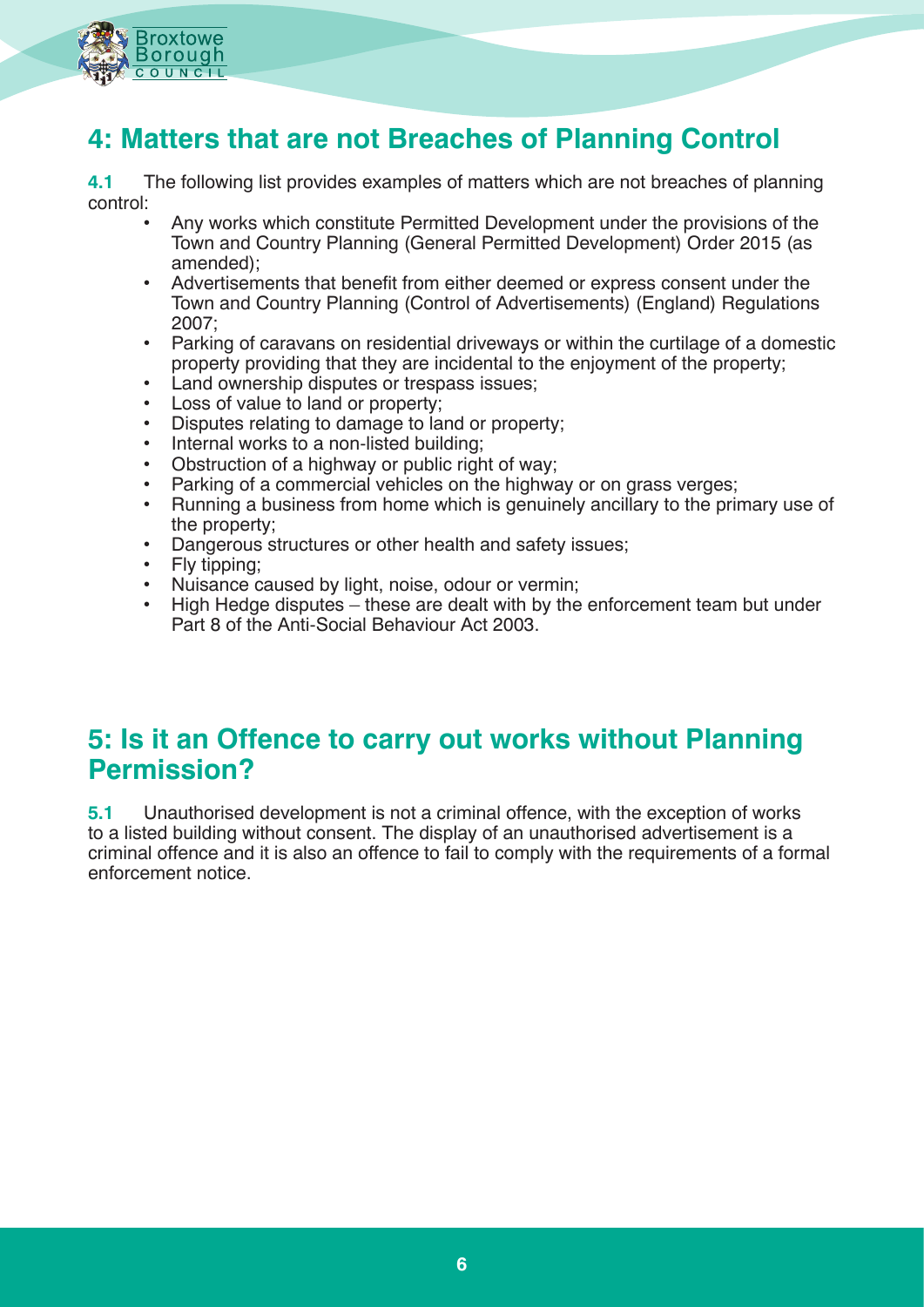# <span id="page-6-0"></span>**6: How to Report an Alleged Breach of Planning Control**

**6.1** The Council consider in excess of 300 planning enforcement complaints per year. In order to enable us to deal with your complaint as promptly as possible, it is important that you provide us with as much information as you can. Information that will assist us in dealing with your complaint includes:

- A full and accurate description or address for the site in question;
- A detailed description of the activities taking place that are cause for concern;<br>• Names, addresses and telephone numbers of those persons responsible for the
- Names, addresses and telephone numbers of those persons responsible for the alleged breach (if known) or land owner's details;
- The date and time when the alleged breach took place;
- Details of how the alleged breach impacts your amenity/amenity of the area.
- Any other information or evidence that may assist our investigation;
- Your name, address, email address and contact telephone number. Anonymous complaints will be considered on a case by case basis.
- **6.2** Complaints regarding alleged breaches of planning control will be accepted either;
	- By Email to planningenforcement@broxtowe.gov.uk
	- By letter addressed to: Planning Enforcement, Broxtowe Borough Council, Council Offices, Foster Avenue, Beeston, Nottingham, NG9 1AB
	- By telephone: Main switchboard number 0115 9177777 ask for Planning Enforcement.
	- In Person at the Council Offices, Foster Avenue, Beeston, Nottingham, NG9 1AB. It may not always be possible to see an enforcement officer without prior
	- appointment but details of your complaint may be left with reception staff, or with a duty planning officer if available.

**6.3** Officers will always endeavour to gain sufficient evidence without reliance upon the complainant, however in some cases where this is not possible, the complainant will be asked to provide evidence which may be relied upon in order to take action. In such circumstances, you will need to consider whether you are prepared to assist the Council by collecting evidence and potentially acting as witness at an appeal or in Court. The Council's Planning Enforcement Officer will explain what may be required in these cases. You may be asked to keep a log of your observations of the relevant activities noting, times, dates, names, addresses and details of any vehicles involved.

**6.4 Anonymous complaints** - These will be dealt with on a case by case basis. Officers will however take steps to encourage complainants who do not wish to provide their details by providing assurances regarding the confidentiality of details provided and/ or by referring complainants to their local Ward Member or Parish/Town Council who may then raise the concerns on their behalf. Personal details will be kept confidential at all times, unless required to disclose as part of court proceedings.

**6.5 Vexatious, malicious or repetitive complaints -** that do not have any substantive planning reasons for the complaint will not be investigated.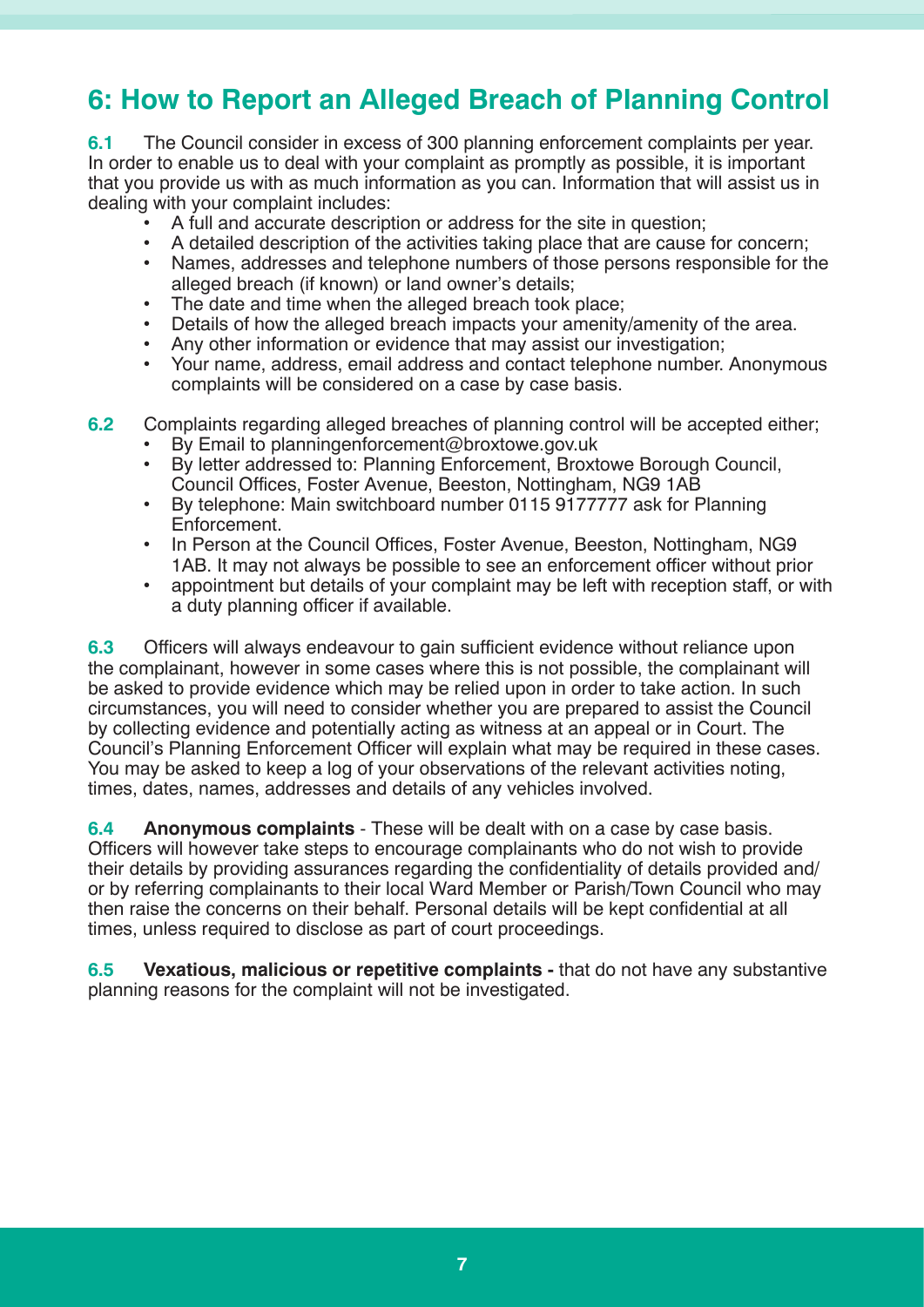<span id="page-7-0"></span>

# **7: What can you expect if you Report an Alleged Breach of Planning Control?**

- **7.1** The Council will endeavour to:
	- Investigate all alleged breaches of planning control reported to the Council in accordance with Part 6 of the Enforcement Plan.
	- Keep your personal details confidential at all times, unless required to disclose as part of court proceedings.
	- Register your complaint within five working days of receipt, provide you with an acknowledgement either by letter or email and a unique case reference number with a named officer as point of contact.
	- Keep you informed of the progress of the case and of any decisions made with regard to whether to take action or of what action will be taken and estimated time scales.
	- Negotiate with those responsible for any breach of planning control, allowing them reasonable opportunity to resolve the issues before service of a formal notice is considered, unless the breach is so serious that it warrants immediate action or where negotiations become protracted with no real prospect of success.

# **8: How we will Prioritise your Complaint?**

**8.1** In order to make the best use of the Council's limited resources it is important to prioritise the complaints received in accordance with the seriousness of the alleged breach. This will initially be decided by the Council following receipt of the complaint based on the likelihood of action to follow. This may however be subject to change following a site inspection or if/when further information comes to light during the duration of the investigation.

**8.2** The most serious breaches are categorised within category A. These are breaches which could cause irreversible damage to a nationally designated building, are within the criminal regime and could result in prosecution. They are therefore treated as high priority.

**8.3** There is no suggestion that breaches of planning control falling within lower categories are not serious. The initial prioritisation of complaints is on the basis that those within categories C or D are more likely to have remedies available to resolve the matter without the need for formal enforcement action.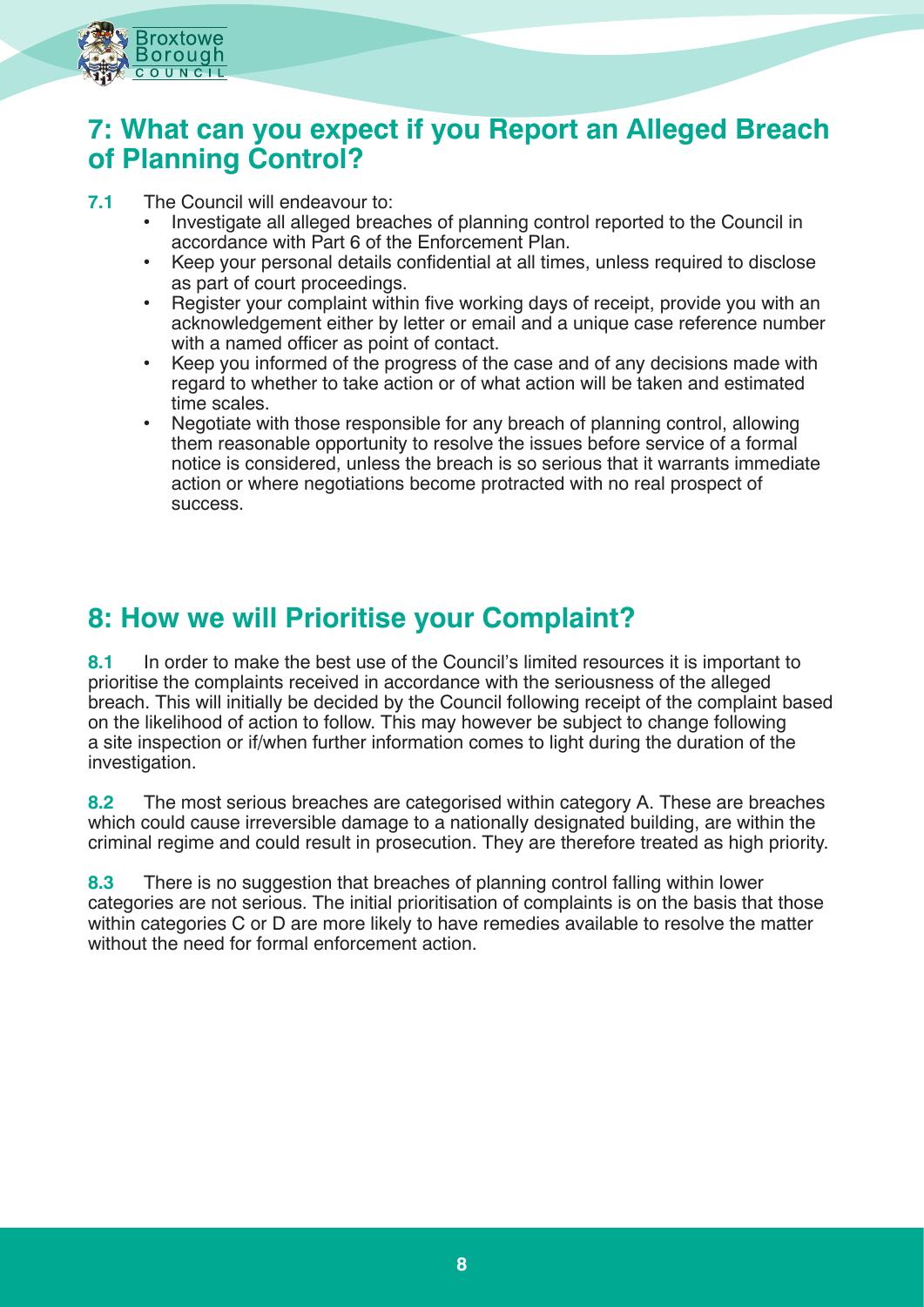# **Priority Categories**

### **Category A**

- Unauthorised demolition or partial demolition or works to a Listed Building or demolition or partial demolition of a building within a Conservation Area;
- Unauthorised felling of or works to trees covered by a Tree Preservation Order;

### **Category B**

- Breach of a condition;
- Unauthorised development within an area designated within the adopted Local Plan (i.e. Green Belt, Conservation Areas, sites protected by an environmental designation or covered by an Article 4 Direction);
- Any unauthorised development where it appears that the time limit for enforcement action will expire within the next six months;

### **Category C**

- Other unauthorised built development;
- Other unauthorised changes of use of land or buildings;
- Unauthorised advertisements;

### **Category D**

• Untidy land, gardens and buildings.

NB: Some breaches may fall within more than one of the above categories. In these cases they will be prioritised in line with higher category.

### **Timescales for Investigation**

**8.4** Following receipt of the complaint, the Council will endeavour to ensure that it is registered and allocated to an officer to investigate within five working days. We will then endeavour to carry out a site visit within the following timescales:

### **Category A**

• On the day of registration wherever possible, or as soon as is reasonably practicable.

### **Category B**

• Within 10 working days of registration.

### **Category C**

• Within 15 working days of registration.

### **Category D**

• Within 20 working days of registration.

**8.5** Whilst we will do our utmost to ensure that these timescales are met, on occasion this may not be possible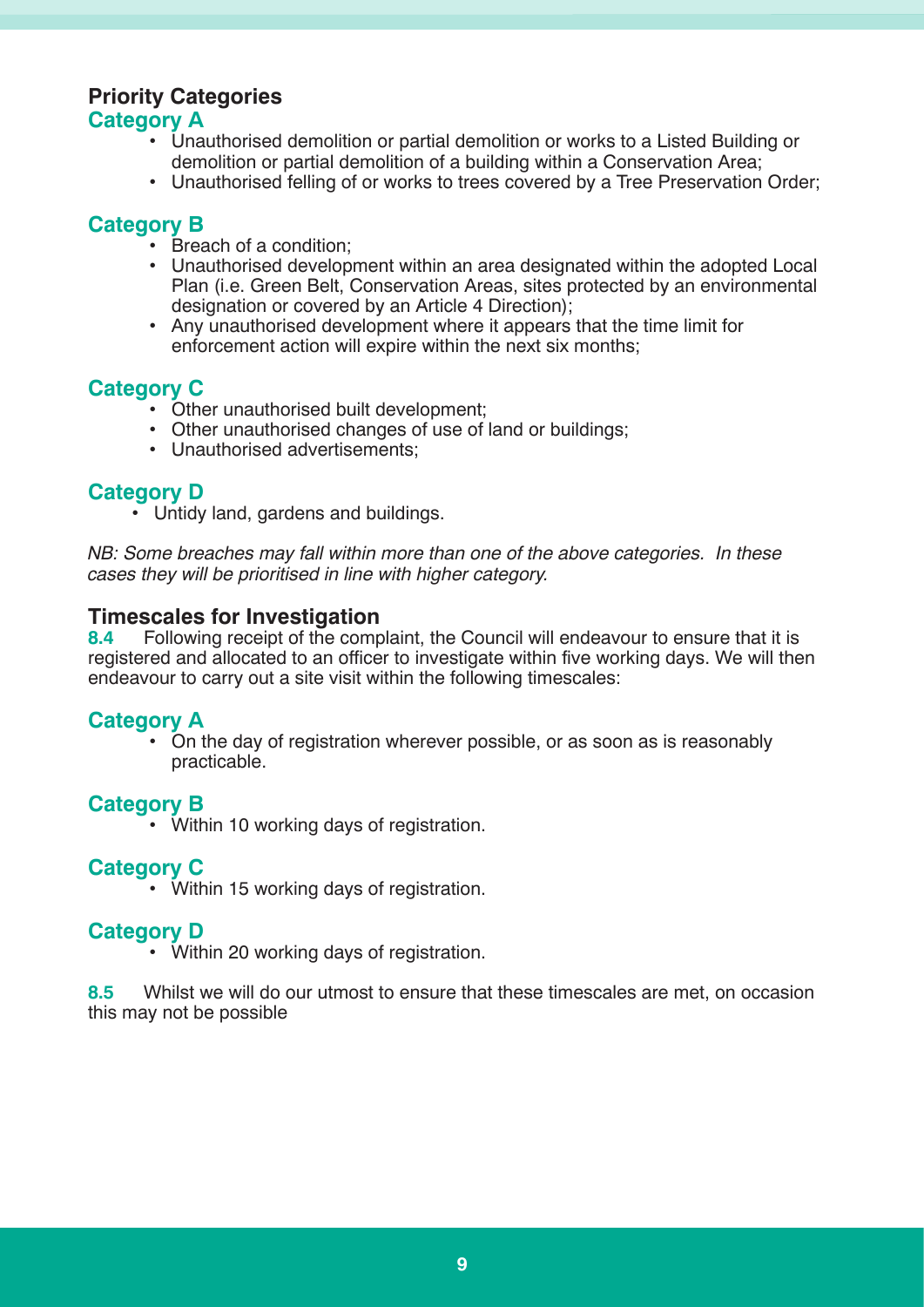<span id="page-9-0"></span>

# **9: What are the Possible Outcomes of an Investigation?**

**9.1 A breach of planning control is established** - If this is the case then negotiations will take place with a view to finding a solution – In accordance with Central Government guidance, the first priority is to try and resolve any breaches of planning control through negotiation. Only when negotiations fail to secure a resolution should formal action be considered. Formal action is always a last resort, in line with Government guidance. (For further information on formal action see section 13).

**9.2 Retrospective Planning Applications -** One such resolution may be to invite a retrospective planning application for the Council's consideration. A retrospective planning application will be invited where it is considered that the breach does not cause significant harm and where there is a reasonable prospect that planning permission may be granted or where a development could be made acceptable subject to the imposition of conditions.

**9.3 There is a breach of planning control but it is not considered expedient to pursue** – If a breach is found to exist, it does not automatically mean that formal action will be taken. Enforcement powers are discretionary and minor technical breaches or breaches which have little or no impact on the environment or neighbouring properties may be considered too minor to warrant the time and resource of pursuing. In these cases, we would liaise with ward councillors to gain their views on the matter in line with the Council's Constitution.

**9.4 The development is lawful and has become immune from enforcement action with the passage of time –** This is when an unauthorised development or change of use has occurred over a long period of time without being brought to the attention of the Council. There are certain time limits involved in relation to operational development and changes of use which are further alluded to in Section 12.

**9.5 Permitted Development** - Under the provisions of The Town and Country Planning (General Permitted Development) Order 2015, certain developments and changes of use are permitted and do not require planning permission. These include some residential extensions, outbuildings and changes of use of commercial premises, subject to limitations. This is known as Permitted Development.

**9.6 No breach established** – Following a site inspection it may be found that no breach of planning control has occurred because for example, the unauthorised use has ceased or the development is permitted development.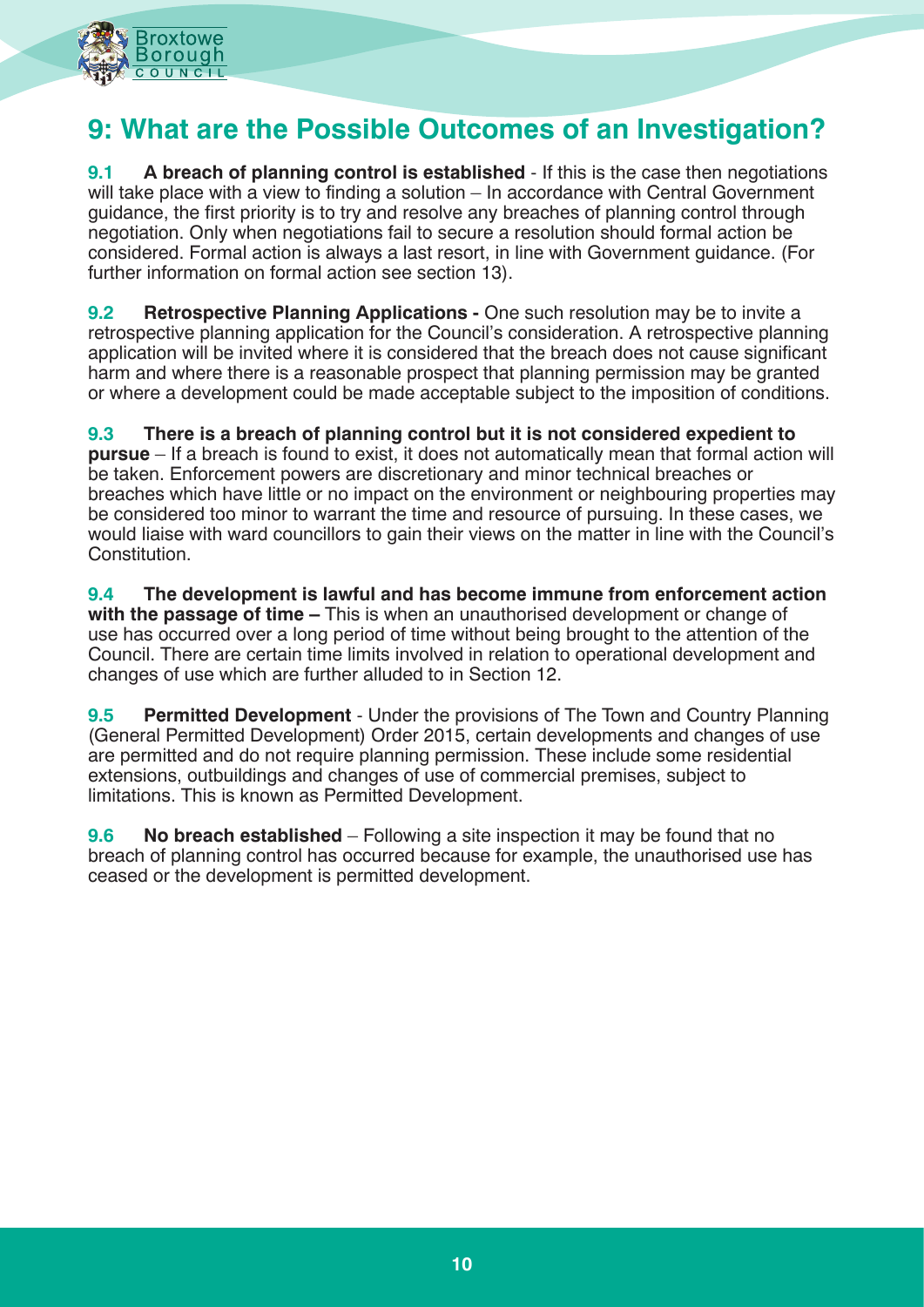# <span id="page-10-0"></span>**10: What happens if an Allegation is made against you?**

**10.1** If a complaint is received that affects your property then the first thing that will happen is that you or your agent will be contacted by the enforcement team (if your details are known) or a visit will be made to the site by an enforcement officer. The initial site inspection may be undertaken without any prior notification.

**10.2** In some cases, breaches of planning control are unintentional and may have resulted from a misunderstanding of the planning regulations or a person being unaware of the requirements. Therefore if you receive a letter or visit from an Enforcement Officer, you will be encouraged to respond in a positive manner and provide the information required to resolve the matter in a timely manner.

**10.3** The Council have a duty to investigate alleged breaches of planning control even if they prove to be unfounded. The Council are not able to disclose the identity of the complainant to you.

**10.4** The purpose of the initial visit is to establish the facts and whether there is any basis for the allegation. During this visit, the officer is likely to take measurements and photographs of the development or activity taking place.

**10.5** If there is a breach of planning control, you will be advised of the details of the breach and what steps need to be taken to either rectify the breach or regularise the situation. Subject to the nature of the breach, you will be given a reasonable time period to resolve the issue. We will always endeavour to resolve matters by way of amicable negotiation or by the submission of a retrospective planning application. However where compliance cannot be achieved through these channels, formal action may be instigated.

**10.6** If you are served with an enforcement notice, the case officer will be able to explain the meaning and to help you to understand the implications. However enforcement officers cannot act as your advisor. In these circumstances it is strongly advised that you seek independent advice from a legal professional and/or qualified planning consultant.

# **11: Power of entry onto land**

**11.1** Section 196A of the Town and Country Planning Act 1990, the Planning (Listed Buildings and Conservation Area) Act 1990 and Part 8 of the Anti-Social Behaviour Act 2003 provides officers' of the Council the legal power to enter land and/or premises at all reasonable hours in order to undertake his/her official duties. Wilful obstruction of a person exercising a lawful right of entry is an offence.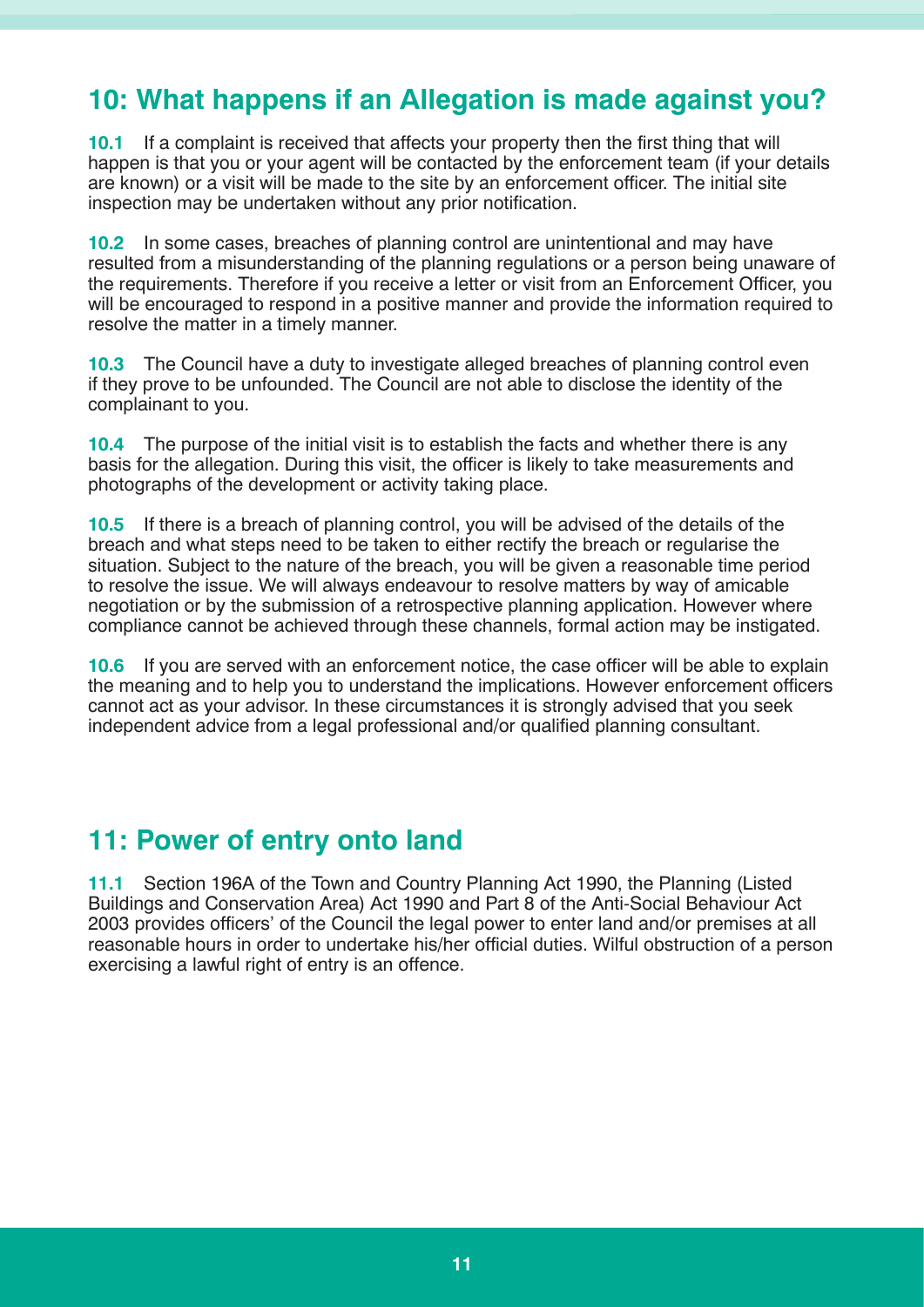<span id="page-11-0"></span>

# **12: Time limits for taking Formal Action**

**12.1** Section 171B of the Town and Country Planning Act (1990) provides time limits for taking enforcement action. The Council cannot serve a notice after four years where the breach of planning control involves operational development, for example, extensions to dwellings, new buildings, laying of hard standings; or for a change of use of any building to a single dwelling house, from the date of commencement of the breach.

Other unauthorised changes of use and breaches of conditions are subject to a tenyear time limit. There are certain circumstances where these time limits do not apply, for example in the case of listed buildings or where there has been deliberate concealment.

# **13: Formal Action**

**13.1** The Council has a range of formal powers under the provisions of the Town and Country Planning Act 1990 that may be used to remedy breaches of planning control. Any action undertaken would be in liaison with the Chair and Vice Chair of the Planning Committee and ward councillors, in accordance with the Council's Scheme of Delegation. The more common forms are listed below:

- A Notice under Section 16 of the Local Government (Miscellaneous Provisions) Act 1976 requires information relating to owners, occupiers or any other persons with an interest in the land.
- The service of a planning contravention notice (PCN) under Section 171C enables the service of a notice requiring persons to provide information in relation to land or activities on land where a breach of planning control is suspected.
- The service of an Enforcement Notice Section 172 enables the service of a notice which requires specific steps to be undertaken to remedy a breach of planning control within a specific timeframe.
- The service of a Breach of Condition Notice (BCN) Section 187A enables the service of a notice to secure compliance with conditions imposed within a planning permission.
- The service of a Section 215 notice this enables the service of a notice requiring the proper maintenance of land and buildings.
- The service of a stop notice or temporary stop notice Section 183 and section 171E enables the service of a notice requiring the immediate cessation
- of unauthorised activities. A stop notice may only be served alongside an enforcement notice. Stop notices should not be used routinely. Where the associated enforcement notice is quashed, varied or withdrawn or the stop notice is withdrawn compensation may be payable in certain circumstances and subject to various limitations (Section 186 of the Town and Country Planning Act 1990).
- Advertisements The display of advertisements that do not meet the criteria set out in the Town and Country Planning (Control of Advertisements) (England)
- Regulation are illegal unless they have been granted express consent and may be subject to prosecution.

This list is not exhaustive.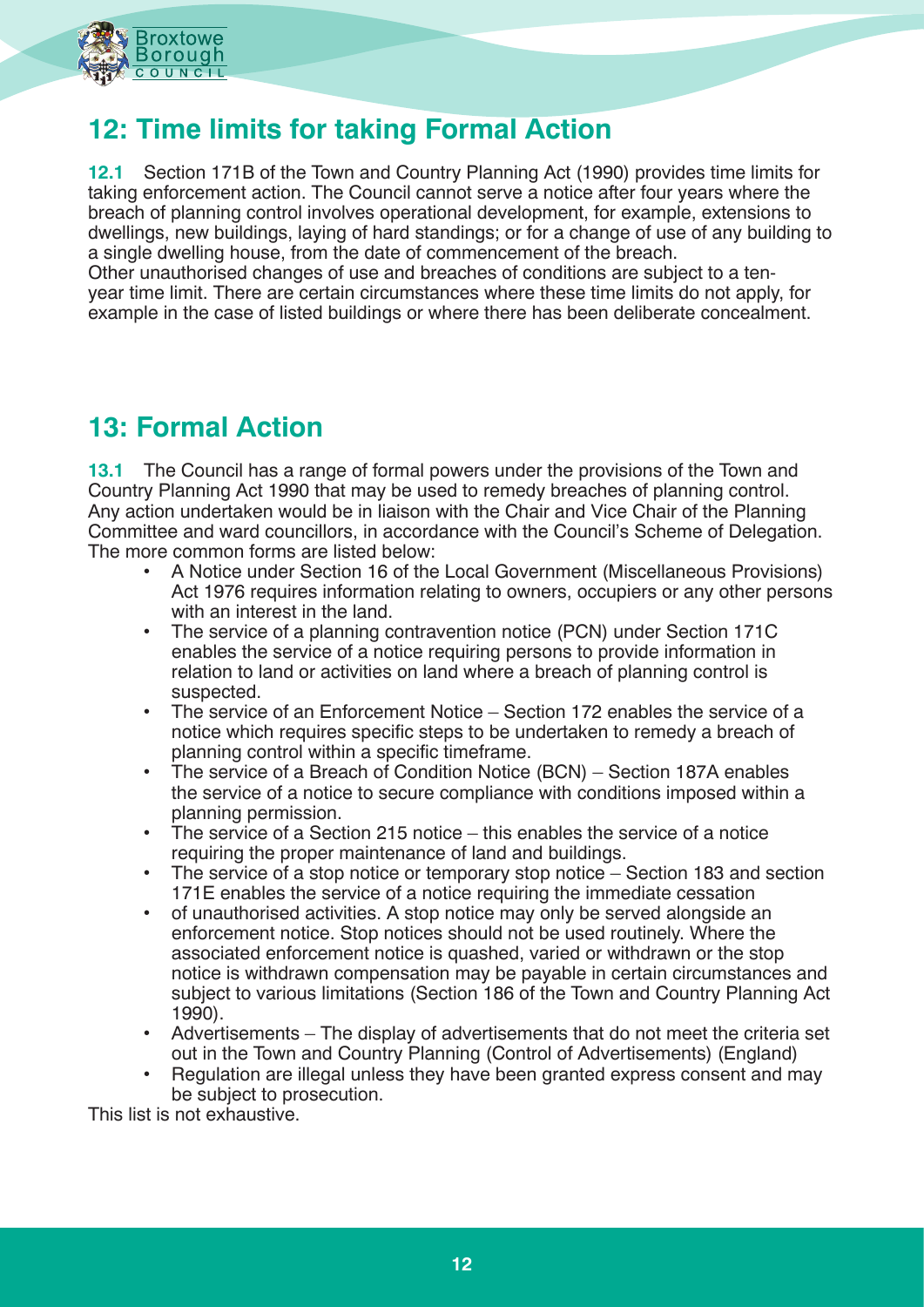<span id="page-12-0"></span>**13.2** The Council also have powers to serve injunctive proceedings, to take direct action to remedy breaches and to prosecute for non-compliance where it is in the public interest and deemed necessary.

**13.3** The Council will comply with the provisions of the Police and Criminal Evidence Act 1984 when interviewing persons suspected of a criminal offence and with the Criminal Procedures and Investigations Act 1996 and Section 222 of the Local Government Act 1972, when carrying out prosecutions.

# **14: Action under Anti-Social Behaviour Legislation**

**14.1** Further powers are available to the Council in the form of Community Protection Warnings (CPW) and Community Protection Notices (CPN) under Section 43 of the Anti-Social Behaviour Crime and Policing Act 2014. These may be used for a number of purposes but are intended to prevent unreasonable behaviour that is having a negative, persistent and continuing impact on the local community's way of life. Recipients of the notice have a right of appeal to the Magistrates Court within 21 days of service. Failure to comply with a CPN can result in a fine or the issue of a fixed penalty notice.

**14.2** High Hedge Remedial Notice under Section 69 of the Anti-Social Behaviour Act 2003 – These notices may be served following a High Hedge complaint if action is considered to be warranted. The recipient has a right of appeal against such a notice and failure to comply can result in prosecution.

# **15: What happens following the service of an Enforcement Notice?**

- **15.1** Once an Enforcement Notice is served the recipient will either:
	- Comply with the requirements of the notice;
	- Appeal to the Planning Inspectorate against the service of the notice;
	- Fail to comply with the notice either in part or in whole and risk prosecution or direct action being taken to remedy the breach.

### **The Appeal Process**

**15.2** Following service of an enforcement notice, the recipient has 28 days in which to appeal to the Planning Inspectorate against the enforcement notice. An appeal can be a lengthy and time consuming process and may be dealt with by the Inspectorate in one of the following three ways:

- by written representations;
- the hearing process, or
- by a formal inquiry process.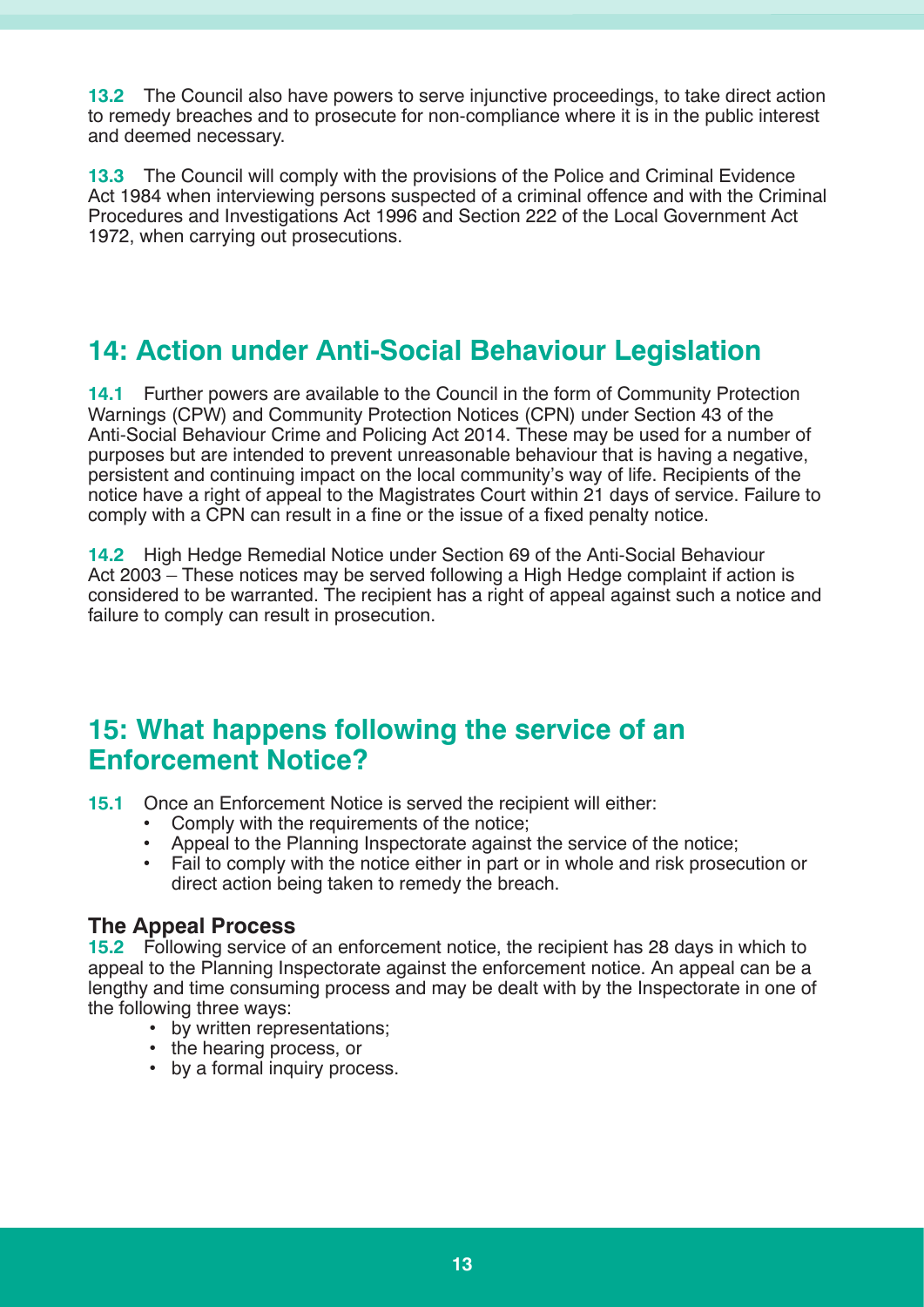<span id="page-13-0"></span>

**15.3** There are seven grounds of appeal under Section 174 Town and County Act 1990 available against an enforcement notice. These are:

- **• Ground A** That planning permission should be granted for the development;
- **• Ground B** That the breach of planning control alleged in the notice has not occurred as a matter of fact;
- **• Ground C** There has been no breach of planning control and the development undertaken does not amount to development under Section 55 of the Town and Country Planning Act, or that the change of use is not a material one i.e., it is;
	- Permitted by the Town and country Planning (General Permitted Development) (England) Order 2015, or;
	- that the change of use is permitted by the Town and Country Planning (Use Classes) Order 1987 (as amended);
	- Has been carried out in accordance with a planning permission.
- **• Ground D** When the enforcement notice was issued it was too late to take enforcement action;
- **• Ground E** The notice was not properly served;
- **• Ground F** That the steps in the notice exceed what is required to remedy the breach of planning control;
- **• Ground G** That the time for compliance is unreasonable and more time should be allowed to achieve compliance.

**15.4** If an appeal against a notice is unsuccessful then the enforcement notice will come into effect. If the appeal is successful and/or if planning permission is granted, then this will usually conclude the matter save for monitoring compliance with any conditions which may have been imposed. If the notice is upheld or there is no appeal but compliance has still not been achieved, then the Council can take steps to prosecute in court.

**15.5** For further information regarding the appeal process please refer to The Planning Inspectorate section on the gov.uk website.

### **Direct Action**

**15.6** Direct action may be used where necessary to ensure that remedial works are undertaken to secure compliance with an enforcement notice. In such cases, the Council will seek to recover the costs of taking direct action from the offender and this may result in a legal charge being placed on the land or property to enable the monies to be recovered at a later date.

# **16: Monitoring and Compliance**

**16.1** In some instances when planning permission is granted, it may be necessary to impose conditions for example requiring further details of materials or landscape scheme to be submitted for agreement or for a development to be undertaken in a certain way. The onus is on the developer to ensure that all necessary consents are in place and that conditions are fully complied with. A failure to do this risks avoidable action being taken to remedy the matter.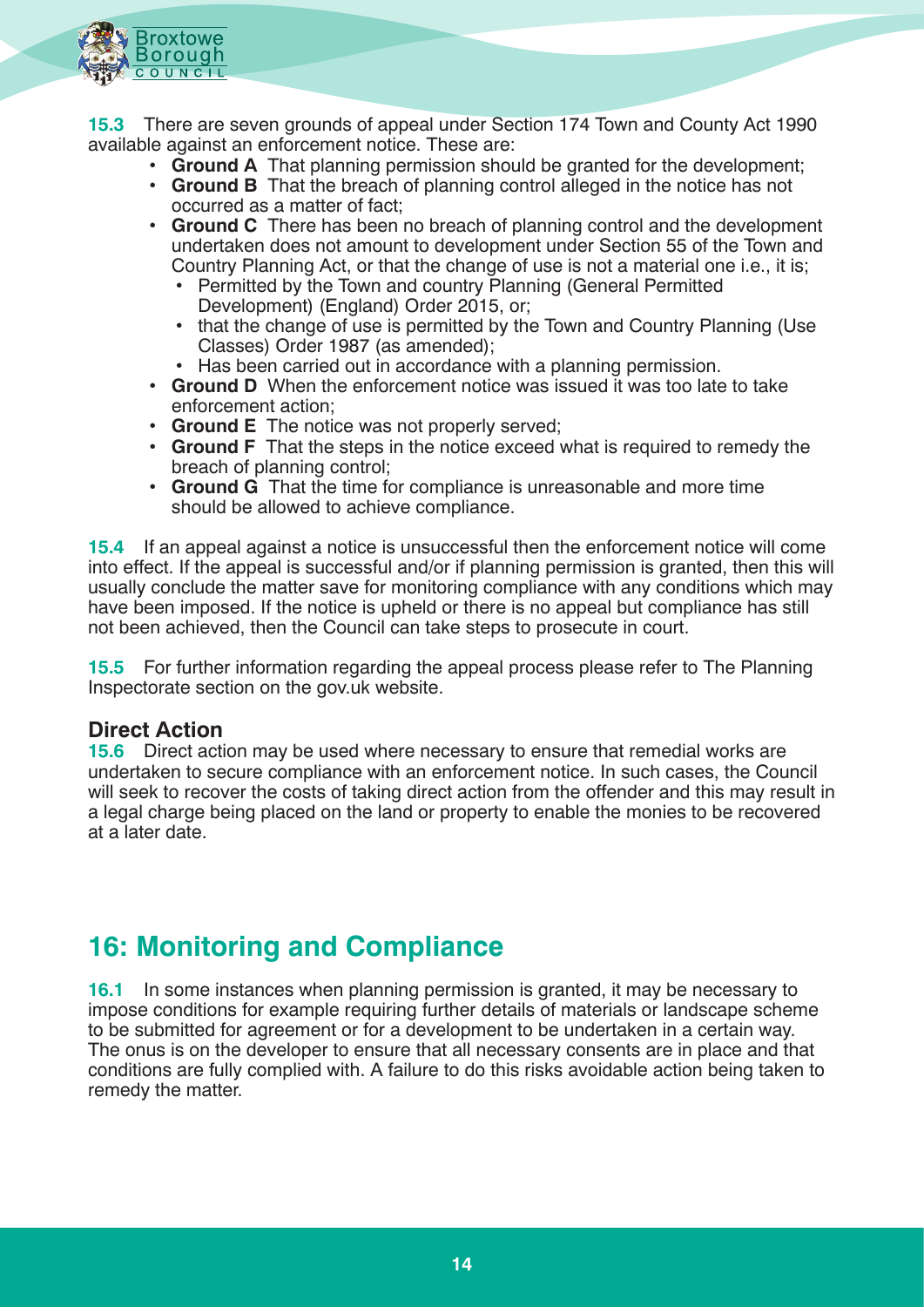# <span id="page-14-0"></span>**17: Monitoring Section 106 Agreements**

**17.1** In addition to planning conditions which may be imposed on a development, it may be that a legal agreement will be signed between parties involved in a development which aims to provide either a financial contribution (for example to provide local facilities), or to undertake work that cannot be conditioned as part of the development. As with the planning conditions, there will be triggers for the requirements of the agreements to be complied with and these will be monitored to ensure that contributions are paid to the Council and the requirements of the agreement are completed. Failure to comply will result in action being taken.

# **18: Reviewing the Enforcement Plan and Service**

**18.1** The plan will be reviewed from time to time and at least every three years taking into account changes to legislation, government guidance and the Council's Constitution and procedures.

**18.2** The Council is committed to providing the highest possible quality of service delivered in a fair and consistent matter. However, problems may occur from time to time and issues concerning the enforcement service should be brought to the attention of the planning team leader in the first instance.

**18.3** If you are still dissatisfied you may wish to submit a complaint following the Council's complaints procedure, details of which are available on the Broxtowe Borough Council web site [https://www.broxtowe.gov.uk/about-the-council/](https://www.broxtowe.gov.uk/about-the-%09council/consultations-feedback-complaints/make-a-comment-%09complaint/complaints-procedure/) [consultations-feedback-complaints/make-a-comment-complaint/complaints-procedure/](https://www.broxtowe.gov.uk/about-the-%09council/consultations-feedback-complaints/make-a-comment-%09complaint/complaints-procedure/)

**18.4** Subsequently, complaints may be reported to the Local Government Ombudsman.